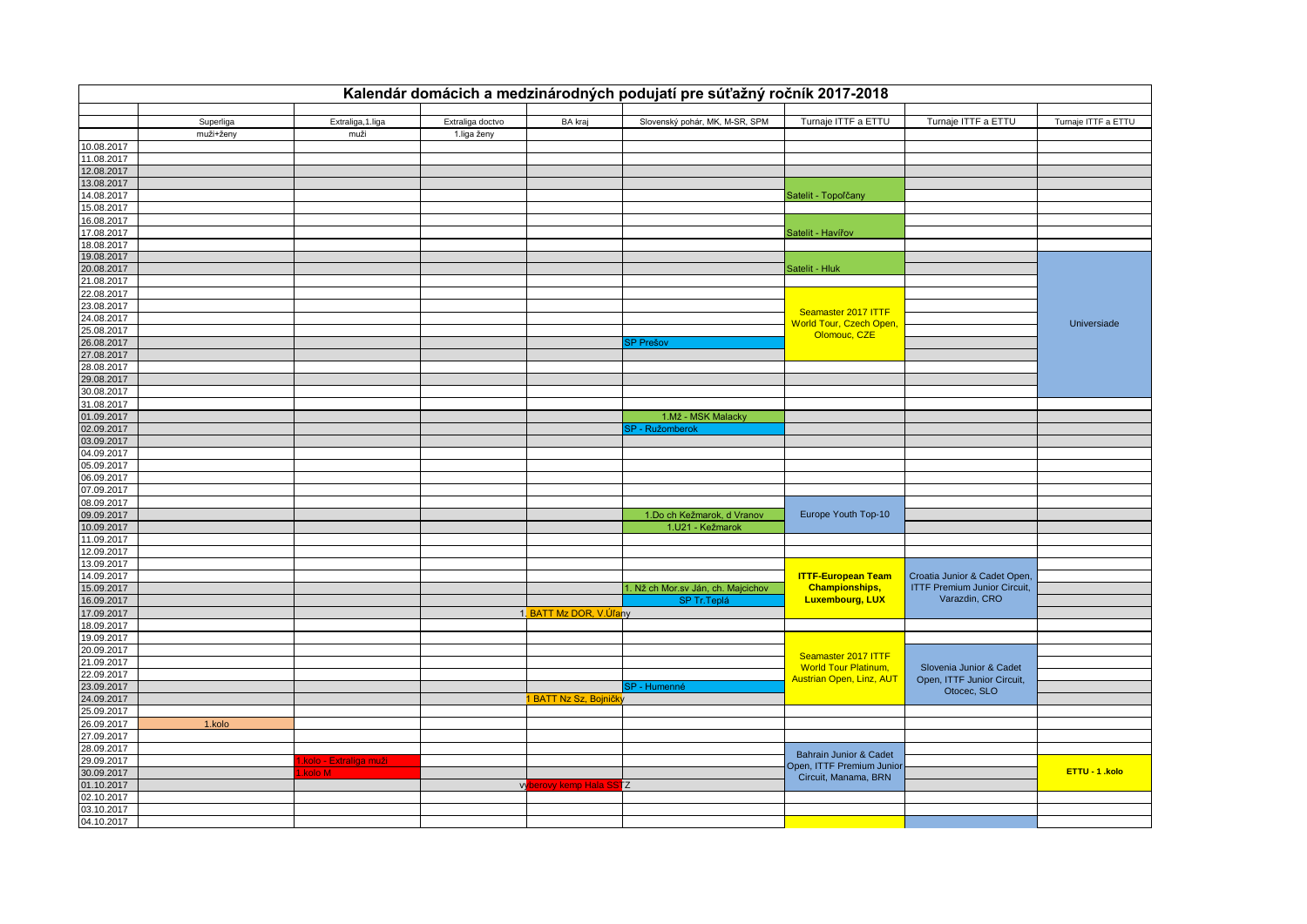| 05.10.2017               |        |                                     |                 |                            |                                  | <b>ITTF Challenge, Polish</b><br>Open, Warsaw, POL | Serbian Junior & Cadet Open,<br><b>ITTF Junior Circuit, Vrnjacka</b> |                                                 |
|--------------------------|--------|-------------------------------------|-----------------|----------------------------|----------------------------------|----------------------------------------------------|----------------------------------------------------------------------|-------------------------------------------------|
| 06.10.2017               |        |                                     |                 |                            |                                  |                                                    |                                                                      |                                                 |
| 07.10.2017               |        |                                     |                 |                            | 1. Sž ch Čadca, d Ružomberok     |                                                    | Banja, SRB                                                           |                                                 |
| 08.10.2017               |        |                                     |                 |                            |                                  |                                                    |                                                                      |                                                 |
| 09.10.2017               |        |                                     |                 |                            |                                  |                                                    |                                                                      |                                                 |
| 10.10.2017               | 2.kolo |                                     |                 |                            |                                  |                                                    |                                                                      |                                                 |
| 11.10.2017               |        |                                     |                 |                            |                                  |                                                    |                                                                      |                                                 |
| 12.10.2017               |        |                                     |                 |                            |                                  | Egypt Junior & Cadet                               |                                                                      |                                                 |
| 13.10.2017               |        | <mark>.kolo - Extraliga muži</mark> |                 |                            |                                  | Open, ITTF Junior Circuit,                         |                                                                      |                                                 |
| 14.10.2017               |        | kolo M,1.kolo Ex Ž                  |                 |                            |                                  | Sharm El Sheikh, EGY                               |                                                                      |                                                 |
| 15.10.2017               |        |                                     | 1.kolo - Dorast |                            |                                  |                                                    |                                                                      |                                                 |
| 16.10.2017               |        |                                     |                 |                            |                                  |                                                    |                                                                      |                                                 |
| 17.10.2017               | 3.kolo |                                     |                 |                            |                                  |                                                    |                                                                      |                                                 |
|                          |        |                                     |                 |                            |                                  |                                                    |                                                                      |                                                 |
| 18.10.2017               |        |                                     |                 |                            |                                  |                                                    |                                                                      |                                                 |
| 19.10.2017               |        |                                     |                 |                            |                                  |                                                    |                                                                      |                                                 |
| 20.10.2017               |        |                                     |                 |                            |                                  | <b>LIEBHERR Men's World</b>                        |                                                                      |                                                 |
| 21.10.2017               |        |                                     |                 | 1. BA sustredko<br>Pezinok |                                  | Cup, Liege, BEL                                    |                                                                      |                                                 |
| 22.10.2017               |        |                                     |                 |                            |                                  |                                                    |                                                                      | Dunajský pohár                                  |
| 23.10.2017               |        |                                     |                 |                            |                                  |                                                    |                                                                      |                                                 |
| 24.10.2017               | 4.kolo |                                     |                 |                            |                                  |                                                    | <b>ITTF World Cadet Challenge,</b>                                   |                                                 |
| 25.10.2017               |        |                                     |                 |                            |                                  |                                                    | Suva, FIJ                                                            |                                                 |
| 26.10.2017               |        |                                     |                 |                            |                                  |                                                    |                                                                      |                                                 |
| 27.10.2017               |        | .kolo - Extraliga muži              |                 |                            |                                  |                                                    |                                                                      |                                                 |
| 28.10.2017               |        | kolo M,2.kolo Ex Ž.<br>1.ko         | liga Ž záp.     |                            |                                  | <b>Women's World Cup,</b>                          |                                                                      | ETTU - 2. kolo                                  |
| 29.10.2017               |        |                                     |                 |                            |                                  | Markham, CAN                                       |                                                                      |                                                 |
| 30.10.2017               |        |                                     |                 |                            |                                  |                                                    |                                                                      |                                                 |
| 31.10.2017               |        |                                     |                 |                            |                                  |                                                    |                                                                      |                                                 |
| 01.11.2017               |        |                                     |                 |                            |                                  |                                                    |                                                                      |                                                 |
| 02.11.2017               |        |                                     |                 |                            |                                  |                                                    | <b>ITTF Challenge, Belgium</b>                                       |                                                 |
| 03.11.2017               |        |                                     |                 |                            |                                  | Slovak Cadet Open, ITTF                            | Open, De Haan, BEL                                                   |                                                 |
| 04.11.2017               |        | sem dať len Vydrany dvojkolo        |                 |                            |                                  | Junior Circuit, Bratislava,                        |                                                                      | 2018 YOG Continental<br>Qualification - Europe, |
|                          |        |                                     |                 |                            |                                  |                                                    |                                                                      |                                                 |
|                          |        |                                     |                 |                            |                                  |                                                    |                                                                      |                                                 |
| 05.11.2017               |        |                                     |                 | 2. BATT Mz DOR, Sv.Jur     |                                  | <b>SVK</b>                                         |                                                                      | Split, CRO                                      |
| 06.11.2017               |        |                                     |                 |                            |                                  |                                                    |                                                                      |                                                 |
| 07.11.2017               |        |                                     |                 |                            |                                  |                                                    |                                                                      |                                                 |
| 08.11.2017               |        |                                     |                 |                            |                                  | Seamaster 2017 ITTF                                |                                                                      |                                                 |
| 09.11.2017               |        |                                     |                 |                            |                                  | <b>World Tour Platinum,</b>                        | Hungarian Junior & Cadet                                             |                                                 |
| 10.11.2017               |        |                                     |                 |                            |                                  | German Open, Magdeburg,                            | Open, ITTF Premium Junior                                            |                                                 |
| 11.11.2017               |        |                                     |                 |                            | 2.Nž ch Vrútky, d Humenné        | <b>GER</b>                                         | Circuit, Szombathely, HUN                                            |                                                 |
| 12.11.2017               |        |                                     |                 |                            |                                  |                                                    |                                                                      |                                                 |
| 13.11.2017               |        |                                     |                 |                            |                                  |                                                    |                                                                      |                                                 |
| 14.11.2017               |        |                                     |                 |                            |                                  |                                                    |                                                                      |                                                 |
| 15.11.2017               |        |                                     |                 |                            |                                  | Seamaster 2017 ITTF                                |                                                                      |                                                 |
| 16.11.2017               |        |                                     |                 |                            |                                  | <b>Norld Tour, Swedish Open</b>                    | Portugal Junior & Cadet Open,                                        |                                                 |
| 17.11.2017               |        | 1.kolo - Extraliga muži             |                 |                            |                                  | Stockholm, SWE                                     | <b>ITTF Junior Circuit, Loule,</b>                                   |                                                 |
| 18.11.2017               |        |                                     |                 |                            |                                  |                                                    | <b>POR</b>                                                           |                                                 |
| 19.11.2017               |        | I.kolo M,3.kolo Ex Ž., 2.kol        | liga Ž záp.     | 2 BATT Nz Sz, Pezinok      |                                  |                                                    |                                                                      |                                                 |
|                          |        |                                     |                 |                            |                                  |                                                    |                                                                      |                                                 |
| 20.11.2017               |        |                                     |                 |                            |                                  |                                                    |                                                                      |                                                 |
| 21.11.2017               | 5.kolo |                                     |                 |                            |                                  |                                                    |                                                                      |                                                 |
| 22.11.2017               |        |                                     |                 |                            |                                  |                                                    |                                                                      |                                                 |
| 23.11.2017               |        |                                     |                 |                            |                                  | <b>ITTF Challenge, Spanish</b>                     |                                                                      |                                                 |
| 24.11.2017               |        |                                     |                 |                            |                                  | Open, TBD, ESP                                     |                                                                      |                                                 |
| 25.11.2017               |        |                                     |                 |                            | 2.Sž STO Valaliky                |                                                    |                                                                      | ETTU - 3 .kolo                                  |
| 26.11.2017               |        |                                     |                 |                            | 2.U21 STO Valaliky               |                                                    |                                                                      |                                                 |
| 27.11.2017               |        |                                     |                 |                            |                                  |                                                    |                                                                      |                                                 |
| 28.11.2017               |        |                                     |                 |                            |                                  |                                                    |                                                                      |                                                 |
| 29.11.2017               |        |                                     |                 |                            |                                  |                                                    | World Junior Championships,                                          |                                                 |
| 30.11.2017               |        |                                     |                 |                            |                                  |                                                    | Riva del Garda, ITA                                                  |                                                 |
| 01.12.2017               |        | kolo - Extraliga muži               |                 |                            |                                  |                                                    |                                                                      |                                                 |
| 02.12.2017               |        | kolo M. 4.kolo Ex Ž.                | 1.liga Ž záp.   |                            |                                  |                                                    |                                                                      |                                                 |
| 03.12.2017<br>04.12.2017 |        |                                     |                 |                            | 2.Mž Stolnotenisové centrum (BA) |                                                    |                                                                      |                                                 |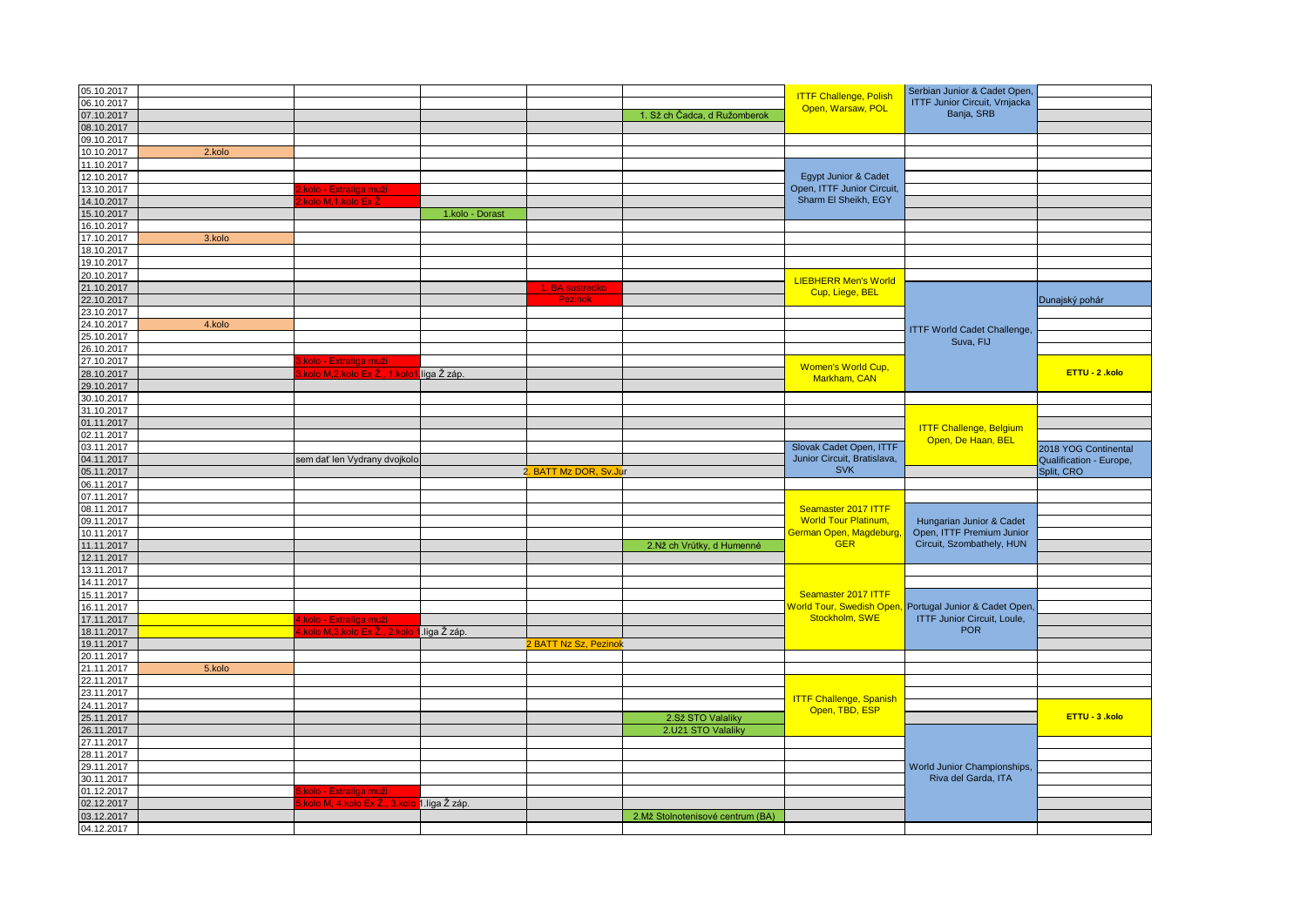| 05.12.2017 | 6.kolo |                                                    |                 |                      |                          |                                                                     |                                   |                |
|------------|--------|----------------------------------------------------|-----------------|----------------------|--------------------------|---------------------------------------------------------------------|-----------------------------------|----------------|
| 06.12.2017 |        |                                                    |                 |                      |                          |                                                                     |                                   |                |
| 07.12.2017 |        |                                                    |                 |                      |                          |                                                                     |                                   |                |
| 08.12.2017 |        |                                                    |                 |                      |                          |                                                                     |                                   |                |
| 09.12.2017 |        | <mark>6.kolo - Extraliga muži -</mark><br>6.kolo M |                 |                      |                          |                                                                     |                                   |                |
| 10.12.2017 |        |                                                    | 2.kolo - Dorast |                      |                          |                                                                     |                                   |                |
| 11.12.2017 |        |                                                    |                 |                      |                          |                                                                     |                                   |                |
| 12.12.2017 |        |                                                    |                 |                      |                          |                                                                     |                                   |                |
| 13.12.2017 |        |                                                    |                 |                      |                          |                                                                     |                                   |                |
| 14.12.2017 |        |                                                    |                 |                      |                          |                                                                     |                                   |                |
| 15.12.2017 |        |                                                    |                 |                      |                          | Seamaster 2017 ITTF                                                 |                                   |                |
| 16.12.2017 |        |                                                    |                 | 2. BA sustredko      | 4.Do - STO Valaliky      | <b>World Tour Grand Finals</b>                                      |                                   | ETTU - 4 .kolo |
| 17.12.2017 |        |                                                    |                 | miesto?              |                          |                                                                     |                                   |                |
| 18.12.2017 |        |                                                    |                 |                      |                          |                                                                     |                                   |                |
| 19.12.2017 |        |                                                    |                 |                      |                          |                                                                     |                                   |                |
| 20.12.2017 |        |                                                    |                 |                      |                          |                                                                     |                                   |                |
| 21.12.2017 |        |                                                    |                 |                      |                          |                                                                     |                                   |                |
| 22.12.2017 |        |                                                    |                 |                      |                          |                                                                     |                                   |                |
| 23.12.2017 |        |                                                    |                 |                      |                          |                                                                     |                                   |                |
| 24.12.2017 |        |                                                    |                 |                      |                          |                                                                     |                                   |                |
| 25.12.2017 |        |                                                    |                 |                      |                          |                                                                     |                                   |                |
| 26.12.2017 |        |                                                    |                 |                      |                          |                                                                     |                                   |                |
| 27.12.2017 |        |                                                    |                 |                      |                          |                                                                     |                                   |                |
| 28.12.2017 |        |                                                    |                 |                      |                          |                                                                     |                                   |                |
| 29.12.2017 |        |                                                    |                 |                      | SP Nové Zámky            |                                                                     |                                   |                |
| 30.12.2017 |        |                                                    |                 |                      |                          |                                                                     |                                   |                |
| 31.12.2017 |        |                                                    |                 |                      |                          |                                                                     |                                   |                |
| 01.01.2018 |        |                                                    |                 |                      |                          |                                                                     |                                   |                |
| 02.01.2018 |        |                                                    |                 |                      |                          |                                                                     |                                   |                |
| 03.01.2018 |        |                                                    |                 |                      |                          |                                                                     |                                   |                |
| 04.01.2018 |        |                                                    |                 |                      |                          |                                                                     |                                   |                |
| 05.01.2018 |        |                                                    |                 |                      |                          |                                                                     | <b>JOOLA HUNGARIAN MINI</b>       |                |
| 06.01.2018 |        |                                                    |                 |                      |                          |                                                                     | <b>CADET OPEN</b>                 |                |
| 07.01.2018 |        |                                                    |                 |                      |                          |                                                                     | <b>CHAMPIONSHIPS ???</b>          |                |
| 08.01.2018 |        |                                                    |                 |                      |                          |                                                                     |                                   |                |
| 09.01.2018 |        |                                                    |                 |                      |                          |                                                                     |                                   |                |
| 10.01.2018 |        |                                                    |                 |                      |                          |                                                                     |                                   |                |
| 11.01.2018 |        |                                                    |                 |                      |                          |                                                                     |                                   |                |
| 12.01.2018 |        | .kolo - Extraliga muži                             |                 |                      |                          |                                                                     |                                   |                |
| 13.01.2018 |        | kolo M                                             |                 |                      |                          |                                                                     |                                   |                |
| 14.01.2018 |        |                                                    |                 |                      | 3.Do - MSK Malacky       |                                                                     |                                   |                |
| 15.01.2018 |        |                                                    |                 |                      |                          |                                                                     |                                   |                |
| 16.01.2018 |        |                                                    |                 |                      |                          |                                                                     |                                   |                |
| 17.01.2018 |        |                                                    |                 |                      |                          |                                                                     |                                   |                |
| 18.01.2018 |        |                                                    |                 |                      |                          |                                                                     |                                   |                |
| 19.01.2018 |        |                                                    |                 |                      |                          |                                                                     | <b>ITTF World Tour, Hungarian</b> |                |
| 20.01.2018 |        |                                                    |                 |                      | 3.Sž - MSK Malacky       |                                                                     | Open, Budapest (HUN)              |                |
| 21.01.2018 |        |                                                    |                 | <b>MK BA DOSPELI</b> | 3. BA sustredko          |                                                                     |                                   |                |
| 22.01.2018 |        |                                                    |                 |                      |                          |                                                                     |                                   |                |
| 23.01.2018 |        |                                                    |                 |                      |                          |                                                                     |                                   |                |
| 24.01.2018 |        |                                                    |                 |                      |                          |                                                                     |                                   |                |
| 25.01.2018 |        |                                                    |                 |                      |                          |                                                                     |                                   |                |
| 26.01.2018 |        | kolo - Extraliga muži                              |                 |                      |                          |                                                                     |                                   |                |
| 27.01.2018 |        | .kolo M,5.kolo Ex Ž                                |                 |                      |                          |                                                                     |                                   |                |
| 28.01.2018 |        |                                                    |                 |                      | 3.Mž - Lokomotíva Košice |                                                                     |                                   |                |
| 29.01.2018 |        |                                                    |                 |                      |                          |                                                                     |                                   |                |
| 30.01.2018 |        |                                                    |                 |                      |                          |                                                                     |                                   |                |
| 31.01.2018 |        |                                                    |                 |                      |                          |                                                                     |                                   |                |
| 01.02.2018 |        |                                                    |                 |                      |                          |                                                                     |                                   |                |
| 02.02.2018 |        |                                                    |                 |                      |                          |                                                                     | <b>International Open Table</b>   |                |
| 03.02.2018 |        |                                                    |                 | 4. BA sustredko      | 3.U21 - Ružomberok       | 2017 World Junior Circuit Tennis Competition to the<br>Finals (LHX) | Memory of János Molnár            |                |
|            |        |                                                    |                 |                      |                          |                                                                     |                                   |                |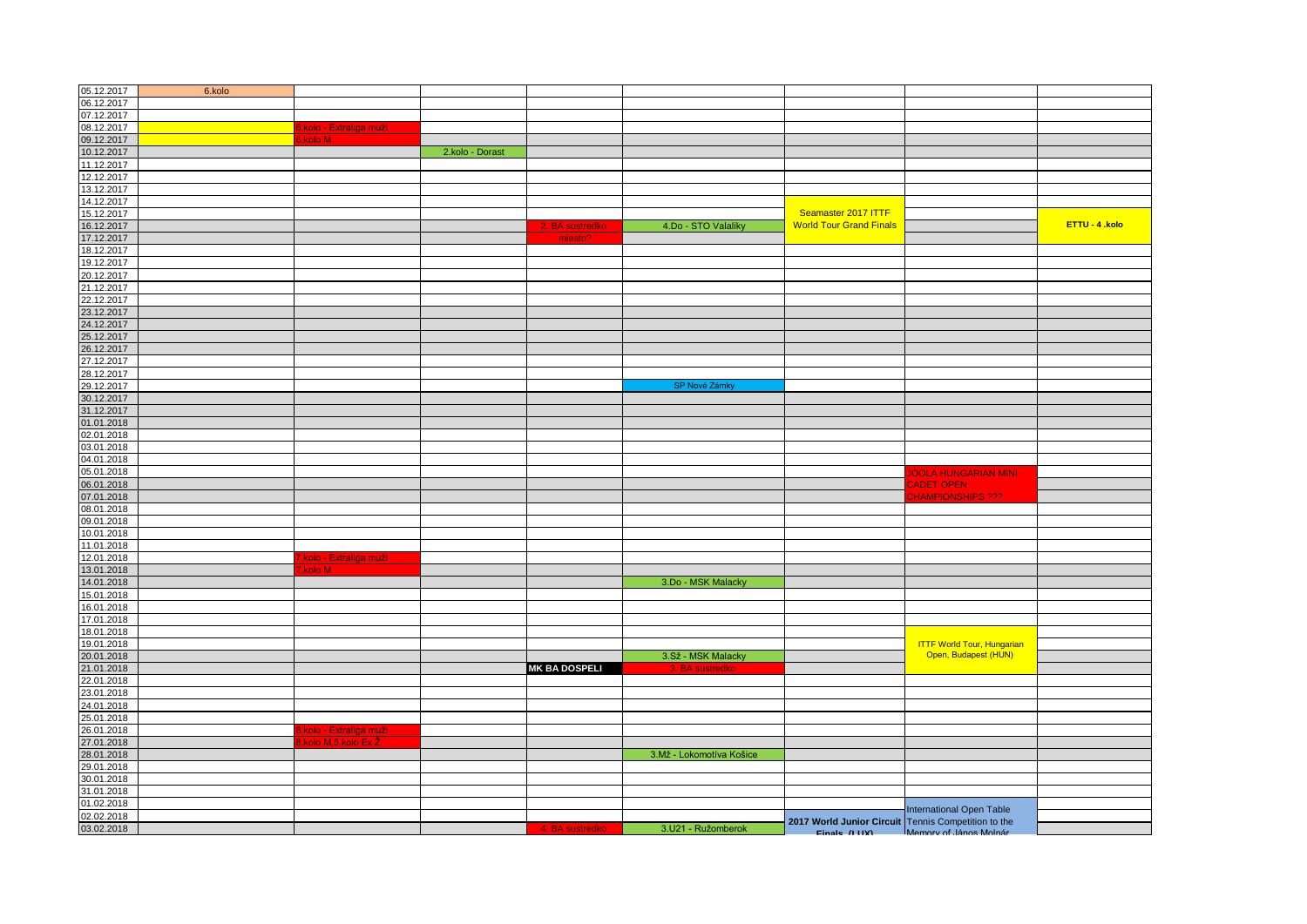|            |                                                                                        |                                            |                        |                         |                              | 1 111aio, (LUA)                                                   | unury ur uunuu mu                      |                            |
|------------|----------------------------------------------------------------------------------------|--------------------------------------------|------------------------|-------------------------|------------------------------|-------------------------------------------------------------------|----------------------------------------|----------------------------|
| 04.02.2018 |                                                                                        |                                            |                        | Malacky                 |                              |                                                                   |                                        |                            |
| 05.02.2018 |                                                                                        |                                            |                        |                         |                              |                                                                   |                                        |                            |
| 06.02.2018 |                                                                                        |                                            |                        |                         |                              |                                                                   |                                        |                            |
| 07.02.2018 |                                                                                        |                                            |                        |                         |                              |                                                                   |                                        |                            |
| 08.02.2018 |                                                                                        |                                            |                        |                         |                              | Oman Junior & Cadet                                               |                                        |                            |
|            |                                                                                        |                                            |                        |                         |                              | Open, ITTF Premium Junior                                         |                                        |                            |
| 09.02.2018 |                                                                                        | .kolo - Extraliga muži                     |                        |                         |                              |                                                                   |                                        |                            |
| 10.02.2018 |                                                                                        | kolo M, 6.kolo Ex Ž, 4.kol                 | liga Ž záp.            |                         |                              | Circuit, Muscat (OMA)                                             |                                        |                            |
| 11.02.2018 |                                                                                        |                                            | 3.kolo - Dorast        | MK-DR MŽ                |                              |                                                                   |                                        |                            |
| 12.02.2018 |                                                                                        |                                            |                        |                         |                              | Road to Buenos Aires 2018                                         |                                        |                            |
| 13.02.2018 |                                                                                        |                                            |                        |                         |                              | YOG series - Europe,                                              |                                        |                            |
| 14.02.2018 |                                                                                        |                                            |                        |                         |                              |                                                                   |                                        |                            |
| 15.02.2018 |                                                                                        |                                            |                        |                         |                              | Czech Junior & Cadet                                              |                                        |                            |
|            |                                                                                        |                                            |                        |                         |                              |                                                                   |                                        |                            |
| 16.02.2018 |                                                                                        |                                            |                        |                         |                              | Open, ITTF Premium Junior                                         |                                        |                            |
| 17.02.2018 |                                                                                        |                                            |                        |                         | 3. Nž - STO Valaliky         | Circuit, Hodonin (CZE)                                            |                                        |                            |
| 18.02.2018 |                                                                                        |                                            |                        |                         |                              |                                                                   |                                        |                            |
| 19.02.2018 |                                                                                        |                                            |                        |                         |                              |                                                                   |                                        |                            |
| 20.02.2018 | x M štvrťfinále - playoff 1.stretnutie                                                 |                                            |                        |                         |                              |                                                                   |                                        |                            |
| 21.02.2018 |                                                                                        |                                            |                        |                         |                              |                                                                   |                                        |                            |
| 22.02.2018 |                                                                                        |                                            |                        |                         |                              | Swedish Junior & Cadet                                            |                                        |                            |
|            |                                                                                        |                                            |                        |                         |                              |                                                                   |                                        |                            |
| 23.02.2018 | <u> ix M štvrťfinále - playoff 2.stretnutie <mark>10.kolo - Extraliga muži</mark>.</u> |                                            |                        |                         |                              | Open, ITTF Junior Circuit,                                        |                                        |                            |
| 24.02.2018 | x M štvrťfinále - playoff 3.stretnutie                                                 | 0.kolo M, 7.kolo Ex Ž, 5.ko                | 1.liga Ž záp.          |                         |                              | Orebro (SWE)                                                      |                                        |                            |
| 25.02.2018 |                                                                                        |                                            |                        | 3. BATT Mz DOR, V.Ulany |                              |                                                                   |                                        |                            |
| 26.02.2018 |                                                                                        |                                            |                        |                         |                              |                                                                   |                                        |                            |
| 27.02.2018 |                                                                                        |                                            |                        |                         |                              |                                                                   |                                        |                            |
| 28.02.2018 |                                                                                        |                                            |                        |                         |                              |                                                                   |                                        |                            |
|            |                                                                                        |                                            |                        |                         |                              |                                                                   |                                        |                            |
| 01.03.2018 |                                                                                        |                                            |                        |                         |                              |                                                                   |                                        |                            |
| 02.03.2018 |                                                                                        |                                            |                        |                         |                              |                                                                   |                                        |                            |
| 03.03.2018 |                                                                                        |                                            |                        | 5. BA sustredko         | <b>MSR mužov a žien</b>      |                                                                   |                                        |                            |
| 04.03.2018 |                                                                                        |                                            |                        | <b>Pezinok</b>          |                              |                                                                   |                                        |                            |
| 05.03.2018 |                                                                                        |                                            |                        |                         |                              |                                                                   |                                        |                            |
| 06.03.2018 |                                                                                        |                                            |                        |                         |                              |                                                                   |                                        |                            |
| 07.03.2018 |                                                                                        |                                            |                        |                         |                              |                                                                   |                                        |                            |
| 08.03.2018 |                                                                                        |                                            |                        |                         |                              |                                                                   |                                        |                            |
|            |                                                                                        |                                            |                        |                         |                              | 2018 European U21                                                 |                                        |                            |
| 09.03.2018 |                                                                                        |                                            |                        |                         |                              | Championships, Minsk                                              | <b>ITTF World Tour Platinum, Qatar</b> |                            |
| 10.03.2018 |                                                                                        |                                            |                        | <b>MALACKY OPEN</b>     | 4. Sž - Lokomotíva Košice    | (BLR)                                                             | Open, Doha (QAT)                       |                            |
| 11.03.2018 |                                                                                        |                                            |                        |                         |                              |                                                                   |                                        |                            |
| 12.03.2018 |                                                                                        |                                            |                        |                         |                              |                                                                   |                                        |                            |
| 13.03.2018 |                                                                                        |                                            |                        |                         |                              |                                                                   |                                        |                            |
| 14.03.2018 |                                                                                        |                                            |                        |                         |                              |                                                                   |                                        |                            |
|            |                                                                                        |                                            |                        |                         |                              |                                                                   |                                        |                            |
| 15.03.2018 |                                                                                        |                                            |                        |                         |                              |                                                                   | <b>ITTF Challenge, Polish Open,</b>    |                            |
| 16.03.2018 | x M semifinále - playoff 1.stretnutie                                                  | 11.kolo - Extraliga muži                   |                        |                         |                              |                                                                   | Lodz (POL)                             |                            |
| 17.03.2018 | x M semifinále - playoff 2.stretnutie                                                  | 1.kolo M, 8.kolo Ex Ž, 6.kolo1.liga Ž záp. |                        |                         |                              |                                                                   |                                        |                            |
| 18.03.2018 |                                                                                        |                                            | 4.kolo - Dorast        |                         |                              |                                                                   |                                        |                            |
| 19.03.2018 |                                                                                        |                                            |                        |                         |                              |                                                                   |                                        |                            |
| 20.03.2018 |                                                                                        |                                            |                        |                         |                              |                                                                   |                                        | Tunisia Junior & Cadet     |
| 21.03.2018 |                                                                                        |                                            |                        |                         |                              |                                                                   |                                        | Open, ITTF Junior Circuit, |
| 22.03.2018 |                                                                                        |                                            |                        |                         |                              |                                                                   |                                        | Rades (TUN)                |
|            |                                                                                        |                                            |                        |                         |                              | Italy Junior & Cadet Open,<br><b>ITTF Premium Junior Circuit,</b> |                                        |                            |
| 23.03.2018 |                                                                                        |                                            |                        |                         |                              |                                                                   |                                        |                            |
| 24.03.2018 |                                                                                        |                                            |                        |                         | 4.Nž Pezinok, d Mor. Sv. Ján | Lignano (ITA)                                                     | <b>TTF World Tour Platinum,</b>        |                            |
| 25.03.2018 |                                                                                        |                                            | . baráž Vých - Západ Ž | <b>MK-DR Dorast</b>     |                              |                                                                   | German Open, Bremen (GER)              |                            |
| 26.03.2018 |                                                                                        |                                            |                        |                         |                              |                                                                   |                                        |                            |
| 27.03.2018 | x M semifinále - playoff 3.stretnutie                                                  |                                            |                        |                         |                              |                                                                   |                                        |                            |
| 28.03.2018 | x M semifinále - playoff 4.stretnutie                                                  |                                            |                        |                         |                              |                                                                   |                                        |                            |
| 29.03.2018 |                                                                                        |                                            |                        |                         |                              |                                                                   |                                        |                            |
|            |                                                                                        |                                            |                        |                         |                              |                                                                   | <b>ITTF Challenge, Spanish Open,</b>   |                            |
| 30.03.2018 |                                                                                        |                                            |                        |                         |                              |                                                                   | <b>TBD (ESP)</b>                       |                            |
| 31.03.2018 | <u>Ex M semifinále - playoff 5.stretnutie</u>                                          |                                            |                        |                         |                              | 12thAUSTRIAN LINDE                                                |                                        |                            |
| 01.04.2018 |                                                                                        |                                            |                        |                         |                              | YOUTH CHAMPIONSHIPS                                               |                                        |                            |
| 02.04.2018 |                                                                                        |                                            |                        |                         |                              |                                                                   |                                        |                            |
| 03.04.2018 |                                                                                        |                                            |                        |                         |                              |                                                                   |                                        |                            |
| 04.04.2018 |                                                                                        |                                            |                        |                         |                              |                                                                   |                                        |                            |
| 05.04.2018 |                                                                                        |                                            |                        |                         |                              |                                                                   |                                        |                            |
|            |                                                                                        |                                            |                        |                         |                              |                                                                   | <b>ITTE Challange Slovenia Onan</b>    |                            |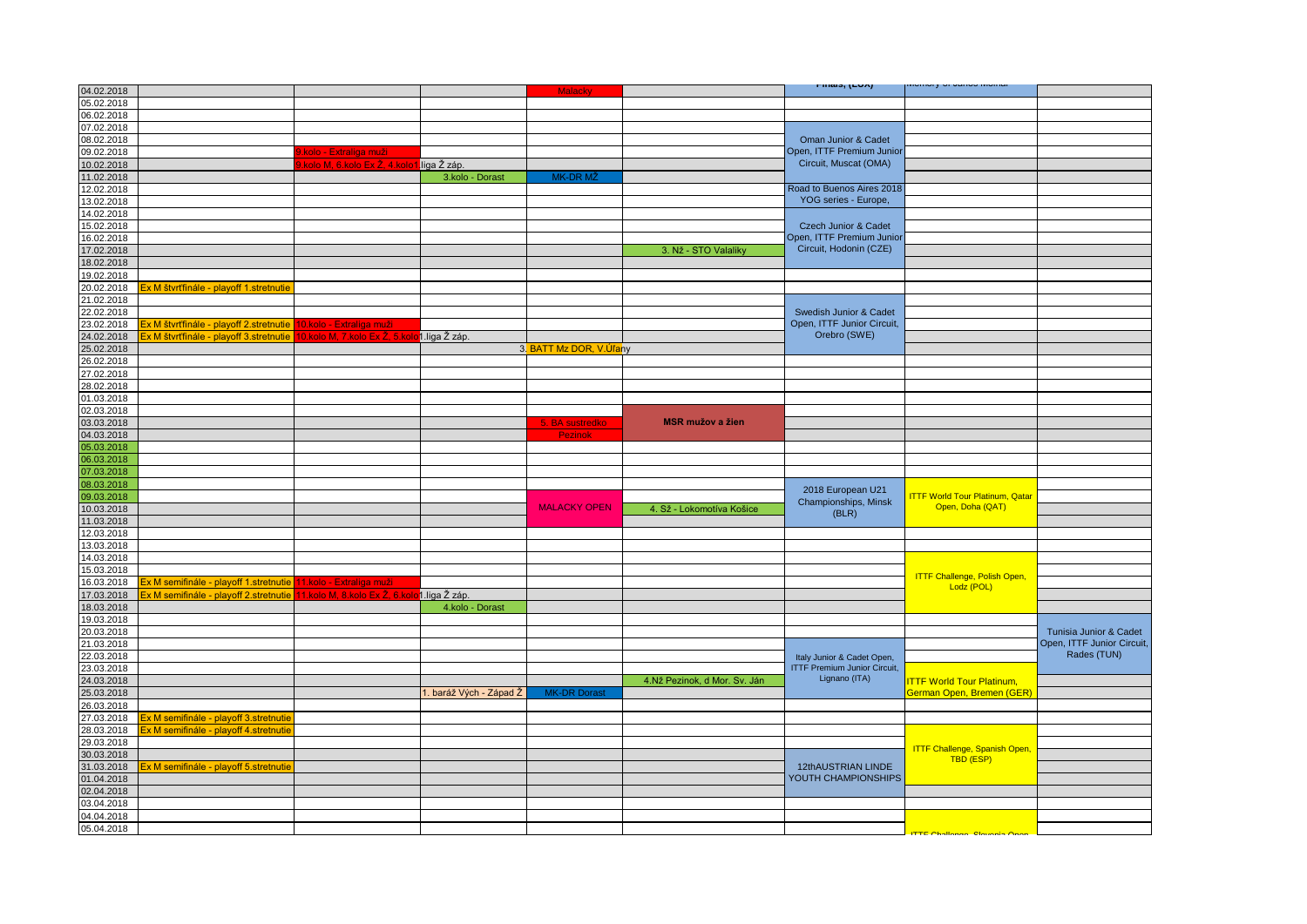| 06.04.2018 |                                    | <mark>2.kolo - Extraliga muži</mark>   |                        |                      |                            |                                 | <u>ialienye, Jiuvenia Upen</u><br>Otocek (SLO)                |                                  |
|------------|------------------------------------|----------------------------------------|------------------------|----------------------|----------------------------|---------------------------------|---------------------------------------------------------------|----------------------------------|
| 07.04.2018 |                                    | <mark>.kolo M + Finále Ženγ</mark>     | . baráž Vých - Západ Ž |                      |                            |                                 |                                                               |                                  |
| 08.04.2018 |                                    |                                        |                        | 3 BATT Nz Sz, Malack |                            |                                 |                                                               |                                  |
| 09.04.2018 |                                    |                                        |                        |                      |                            |                                 |                                                               |                                  |
| 10.04.2018 |                                    |                                        |                        |                      |                            | Paraguay Junior & Cadet         |                                                               |                                  |
| 11.04.2018 |                                    |                                        |                        |                      |                            | Open, ITTF Junior Circuit,      |                                                               |                                  |
| 12.04.2018 |                                    |                                        |                        |                      |                            | Asuncion (PAR)                  | <b>ITTF Challenge, Croatia (Zagreb)</b><br>Open, Zagreb (CRO) |                                  |
| 13.04.2018 |                                    |                                        |                        |                      |                            |                                 |                                                               |                                  |
| 14.04.2018 |                                    |                                        |                        | 6. BA sustredko      | 4.Do Čadca, d Ružomberok   |                                 |                                                               |                                  |
| 15.04.2018 |                                    |                                        | o záchr, 1.liga M      | miesto ???           |                            |                                 |                                                               |                                  |
| 16.04.2018 | x M Finále - playoff 1.stretnutie  |                                        |                        |                      |                            |                                 |                                                               |                                  |
| 17.04.2018 | x M Finále - playoff 2.stretnutie  | Ex M o 3.miesto - playoff 1.stretnutie |                        |                      |                            |                                 |                                                               |                                  |
| 18.04.2018 |                                    |                                        |                        |                      |                            |                                 |                                                               |                                  |
| 19.04.2018 |                                    |                                        |                        |                      |                            | Belgium Junior & Cadet          |                                                               |                                  |
| 20.04.2018 | Ex M Finále - playoff 3.stretnutie | Ex M o 3.miesto - playoff 2.stretnutie |                        |                      |                            | Open, ITTF Junior Circuit,      |                                                               |                                  |
| 21.04.2018 | x M Finále - playoff 4.stretnutie  | Ex M o 3.miesto - playoff 3.stretnutie |                        |                      | 4.Mž Žiar, d Pov. Bystrica | Spa (BEL)                       |                                                               |                                  |
| 22.04.2018 |                                    |                                        |                        | MK-DR SŽ             |                            |                                 |                                                               |                                  |
| 23.04.2018 |                                    |                                        |                        |                      |                            |                                 |                                                               |                                  |
| 24.04.2018 | x M Finále - playoff 5.stretnutie  |                                        |                        |                      |                            |                                 |                                                               |                                  |
| 25.04.2018 |                                    |                                        |                        |                      |                            |                                 |                                                               |                                  |
| 26.04.2018 |                                    |                                        |                        |                      |                            | French Junior & Cadet           |                                                               |                                  |
| 27.04.2018 |                                    |                                        |                        |                      |                            | Open, ITTF Premium Junior       |                                                               |                                  |
| 28.04.2018 |                                    |                                        |                        |                      |                            | Circut, Metz (FRA)              |                                                               |                                  |
| 29.04.2018 |                                    |                                        |                        | MReg BATT MZ DOR, BA |                            |                                 |                                                               |                                  |
| 30.04.2018 |                                    |                                        |                        |                      |                            |                                 |                                                               |                                  |
| 01.05.2018 |                                    |                                        |                        |                      | <b>MSR dr. st. žiactva</b> |                                 |                                                               |                                  |
| 02.05.2018 |                                    |                                        |                        |                      |                            |                                 | <b>World Team Championships,</b>                              |                                  |
| 03.05.2018 |                                    |                                        |                        |                      |                            |                                 | <b>Halmstad (SWE)</b>                                         |                                  |
| 04.05.2018 |                                    |                                        |                        |                      |                            |                                 |                                                               |                                  |
| 05.05.2018 |                                    |                                        |                        |                      |                            |                                 |                                                               |                                  |
| 06.05.2018 |                                    |                                        |                        |                      | <b>MSR Staršie žiactvo</b> |                                 |                                                               |                                  |
| 07.05.2018 |                                    |                                        |                        |                      |                            |                                 |                                                               |                                  |
| 08.05.2018 |                                    |                                        |                        |                      | <b>MSR dr. ml. žiactva</b> |                                 |                                                               |                                  |
| 09.05.2018 |                                    |                                        |                        |                      |                            |                                 |                                                               |                                  |
| 10.05.2018 |                                    |                                        |                        |                      |                            | Spanish Junior & Cadet          | Thailand Junior & Cadet Open,                                 |                                  |
| 11.05.2018 |                                    |                                        |                        |                      |                            | Open, ITTF Junior Circuit,      | <b>ITTF Golden Series Junior Circuit,</b>                     |                                  |
| 12.05.2018 |                                    |                                        |                        |                      |                            | Platja d'Aro (ESP)              | Bangkok (THA)                                                 |                                  |
| 13.05.2018 |                                    |                                        |                        | MReg BATT Nz Sz, M.J | <b>MSR Dorast</b>          |                                 |                                                               |                                  |
| 14.05.2018 |                                    |                                        |                        |                      |                            |                                 |                                                               |                                  |
| 15.05.2018 |                                    |                                        |                        |                      |                            |                                 |                                                               |                                  |
| 16.05.2018 |                                    |                                        |                        |                      |                            |                                 |                                                               |                                  |
| 17.05.2018 |                                    |                                        |                        |                      |                            |                                 |                                                               |                                  |
| 18.05.2018 |                                    |                                        |                        |                      |                            | Slovak Junior Open, ITTF        | <b>ITTF Challenge, Thailand Open,</b>                         |                                  |
| 19.05.2018 |                                    |                                        |                        | 7. BA sustredko      |                            | Junior Circuit, Senec (SVK)     | Bangkok (THA)                                                 |                                  |
| 20.05.2018 |                                    |                                        |                        | iprava MSR Mz, Pł    |                            |                                 |                                                               |                                  |
| 21.05.2018 |                                    |                                        |                        |                      |                            |                                 |                                                               |                                  |
| 22.05.2018 |                                    |                                        |                        |                      |                            |                                 |                                                               |                                  |
| 23.05.2018 |                                    |                                        |                        |                      |                            |                                 |                                                               |                                  |
| 24.05.2018 |                                    |                                        |                        |                      |                            |                                 | Polish Junior & Cadet Open,                                   |                                  |
| 25.05.2018 |                                    |                                        |                        |                      |                            |                                 | <b>ITTF Premium Junior Circuit,</b>                           | <b>TTF World Tour, Hong Kong</b> |
| 26.05.2018 |                                    |                                        |                        |                      |                            |                                 | Wladyslawowo (POL)                                            | Open, Hong Kong (HKG)            |
| 27.05.2018 |                                    |                                        |                        |                      |                            | <b>GP Praha</b>                 |                                                               |                                  |
| 28.05.2018 |                                    |                                        |                        |                      |                            |                                 |                                                               |                                  |
| 29.05.2018 |                                    |                                        |                        |                      |                            |                                 | Canada Junior & Cadet Open,                                   |                                  |
| 30.05.2018 |                                    |                                        |                        |                      |                            |                                 | <b>ITTF Junior Circuit, Markham</b>                           |                                  |
| 31.05.2018 |                                    |                                        |                        |                      |                            |                                 | (CAN)                                                         |                                  |
| 01.06.2018 |                                    |                                        |                        |                      |                            | <b>ITTF World Tour Platinum</b> |                                                               |                                  |
| 02.06.2018 |                                    |                                        |                        |                      |                            | China Open, Shenzhen            |                                                               |                                  |
| 03.06.2018 |                                    |                                        |                        |                      | <b>MSR Mladšie žiactvo</b> | (CHN)                           |                                                               |                                  |
| 04.06.2018 |                                    |                                        |                        |                      |                            |                                 |                                                               |                                  |
| 05.06.2018 |                                    |                                        |                        |                      |                            |                                 |                                                               |                                  |
|            |                                    |                                        |                        |                      |                            |                                 |                                                               |                                  |